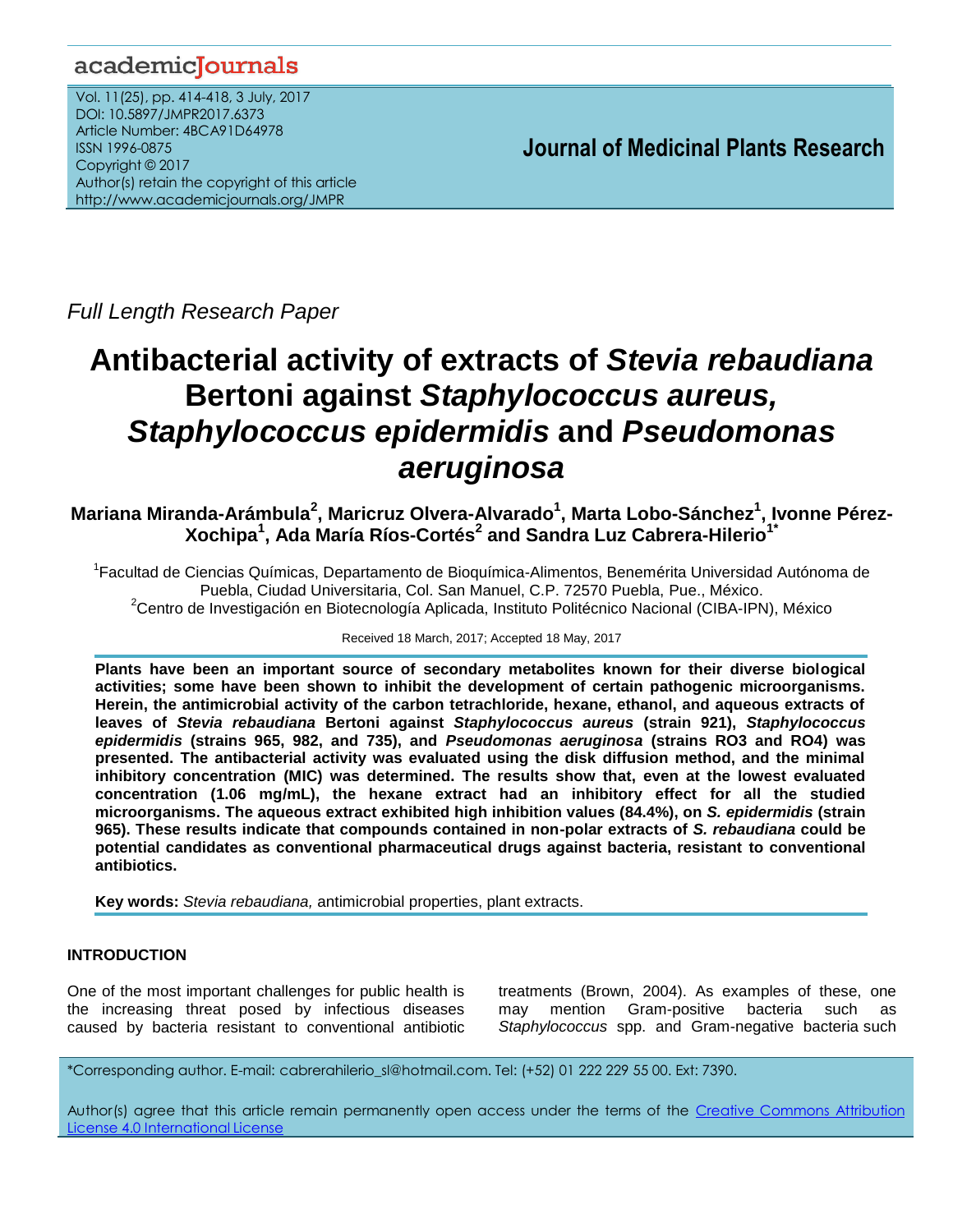as *Pseudomonas* spp. (Zaborina et al., 2006). These kinds of bacteria can be found in the environment, and they have been detected in different kinds of surfaces and materials, such as cheeses, sauces and meats, among others (Azelmad et al., 2017).

It is well known that in different places around the world, different plant parts are used in health treatments. Diverse studies have shown that plants are a valuable source of secondary metabolites with biological activity that may be used as medicines. These have several additionally advantages: they are specific and biodegradable; and they do not promote bacterial resistance and do not leave toxic residues in the environment (Siddique et al., 2014). Some plant species contain glucosides that are pharmacologically interesting because of their anti-obesity, anticancer or antibacterial activity (Lemus-Mondaca et al., 2012). *Stevia rebaudiana* B. is a plant species with valuable biological properties, most notably a microbial activity against several microorganisms like *Escherichia coli*, *Lactobacillus acidophillus*, *Streptococcus mutants*, *Corynebacterium difteriae* and *Candida albicans,* among others (Gamboa and Chaves, 2012; Mali et al., 2015). Some environmental and clinically important microorganisms such as *Staphylococcus epidermidis*, *Staphylococcus aureginosa* and *Pseudomonas aureginosa* have been reported to show resistance to conventional drugs (Claessens et al., 2015; Maliniak et al., 2016). The aim of this study was to evaluate the antimicrobial activity of four vegetable extracts from the leaves of *S. rebaudiana* against microorganisms isolated from the environment (*Staphylococcus aureus*, strain 921; *S. epidermidis*, strains 965, 982, and 735; and *P. aeruginosa*, strains RO3 and RO4).

#### **MATERIALS AND METHODS**

#### **Preparation of the vegetable material**

Fresh leaves of *S. rebaudiana* were collected in March 2015, from young plants kept under greenhouse conditions at  $28 \pm 2^{\circ}$ C and a relative humidity of 50% in the Research Center in Applied Biotechnology, National Polytechnique Institute (CIBA-IPN), in March 2014, Mexico. These leaves were later dried in a stove oven at 60  $\pm$  1°C for 48 h; after this time, they were separated and ground to obtain a vegetable biomass (powder), which was stored in polyethylene bags at -18°C until its use.

#### **Microorganisms**

Bacterial strains isolated from the air were obtained from the strain collection of the Microbiology Department of the Chemical Sciences, Faculty of the Meritorious Autonomous, University of Puebla, Mexico. The microorganisms tested in the present work were *S. aureus* (strain 921), *S. epidermidis* (strains 965, 982, and 735), and *P. aeruginosa* (strains RO3 y RO4). Additionally, the reference strains *S. aureus* ATCC 25923 and *P. aeruginosa* ATCC 80299 were also used. All the bacterial strains were cultured and maintained on Mueller Hinton agar at 37°C. The susceptibility tests were made by the Kirby-Bauer method on Petri plates with Mueller Hinton agar. The antibiotics used were piperacillin-tazobactam, cefepime, gatifloxacin, vancomycin, tetracycline, ofloxacin, ampicillin and dicloxacillin, for *Staphylococcus*; and piperacillin, cefepime, meropenem, ofloxacin, gatifloxacin, piperacillin-tazobactam, aztreonam, imipenem and gentamicin, for *Pseudomonas*. The plates were incubated for 18 to 24 h at 37°C. All tests were done in triplicate.

#### **Preparation of the extracts**

The extracts were obtained with upward polarity. The aqueous extract was obtained by the maceration technique, and 25 g of leave powder was added in 100 mL of distilled water. It was then maintained in mechanical agitation at approximately 220 rpm for 24 h; the supernatant was used as extract. The crude extract was filtered twice, first with a Whatman No. 5 paper filter, and then with a Whatman No. 1 paper filter. The organic extracts were obtained with hexane, carbon tetrachloride, and ethanol in a Soxhlet extractor for 5 h. The solvent was evaporate and the extracts concentrated by evaporation to dryness under reduced pressure using a rotavap. All the extracts were stored in tagged, sterile amber flasks at -20°C for their later analysis.

#### **Antimicrobial activity bioassay**

All the extracts were subjected to an antimicrobial bioassay using the well diffusion technique on (BD Difco) Mueller Hinton medium and measuring the inhibition zone diameter (IZD) (Abdollahzadeh et al., 2014). Bacterial solutions of *Pseudomonas* sp. or *Staphylococcus* spp. aged 24 h and having a cell density equivalent to that of the 0.5 tube in the McFarland turbidity standards were massively seeded on Petri dishes with four wells; the extracts of *Stevia rebaudiana* were later added to the wells. Isotonic saline solution (ISS) was used as negative control. Imipenen<sup>®</sup> (10 µg) impregnated disks were used as positive control, for *Pseudomonas*, and vancomycin (30 µg) impregnated disks, for *Staphylococcus*. Incubation at 37°C proceeded for 24 h, and at the end of this period, the inhibition zones formed in the medium were measured in millimeters using a scale. All the experiments were done in triplicate.

#### **Minimal inhibitory concentration (MIC)**

MIC assays (NCCLS, 2003) were carried out for those extracts that presented inhibiting halos in the well diffusion tests. Each extracts were evaluated by adding it at different concentrations (0.05, 0.1, 0.2, 0.4, 0.6, 0.8 and 1 mg/mL) to Mueller Hinton agar in Petri plates, 2 μl of bacterial solution (of *Pseudomonas* sp. or *Staphylococcus* spp.) having a cell density equivalent to that of the 0.5 tube in the McFarland turbidity standards was seeded (dropped) on each plate. ISS was used as positive control. Plates with Mueller Hinton agar without extract were used as negative control (CLSI, 2015). The plates were incubated at 37°C for 24 h. The growth zones were measured at the end of the incubation period and the test was interpreted as positive if no growth was observed in the inoculation spot. The lowest concentration able to inhibit bacterial growth, relative to the positive control, was identified as the MIC.

#### **Statistical analysis**

The data obtained was evaluated by means of a variance analysis  $(ANOVA)$  and Tuckey's test was done with a  $p > 0.05$ . The data was interpreted using version 8 of the SPSS software.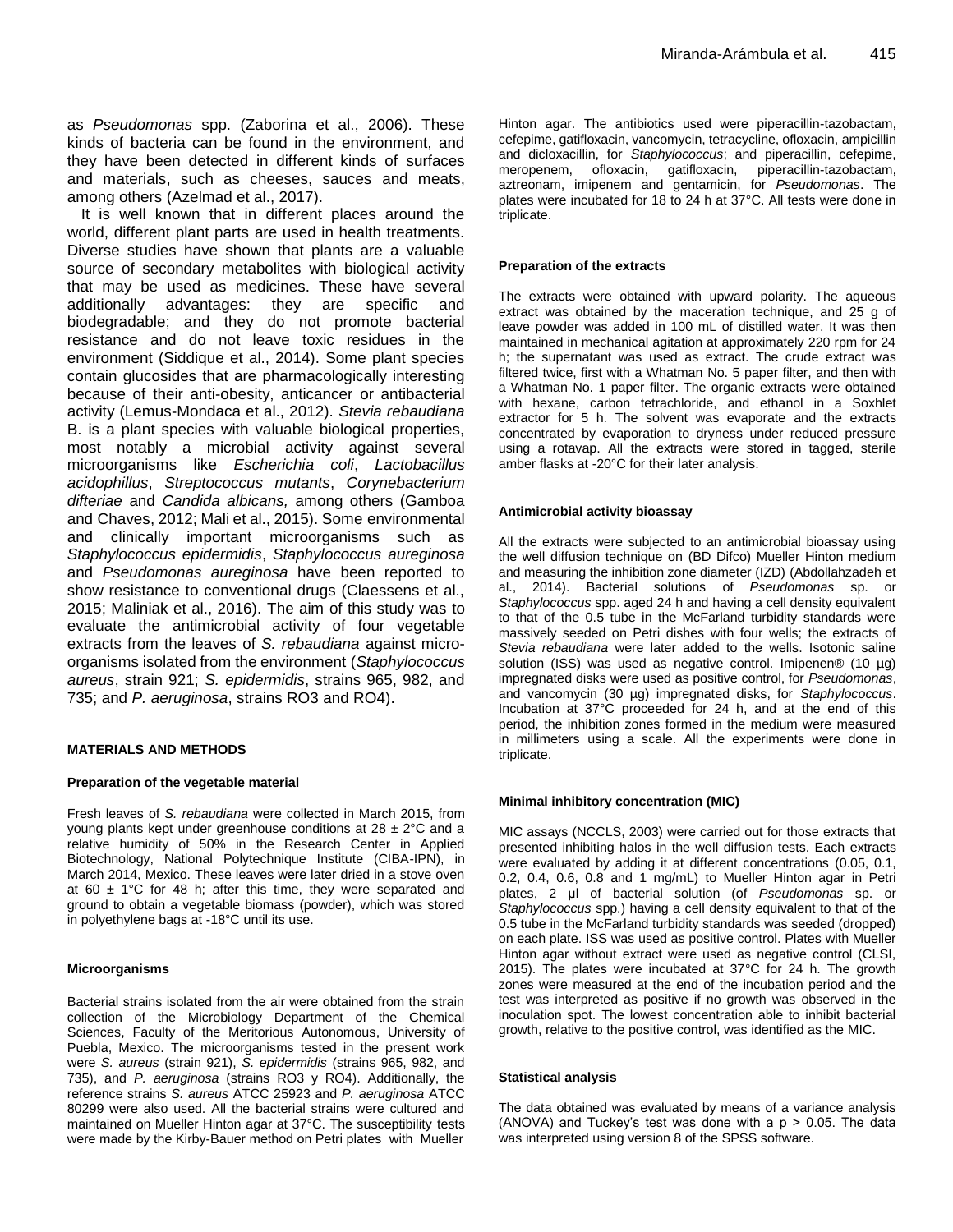| <b>Strain</b>            |       |       | Aqueous extract Ethanol extract Tetrachloride extract Hexane extract |       |
|--------------------------|-------|-------|----------------------------------------------------------------------|-------|
| S. aureus ATCC 25923     | 58.45 | 55.71 | 32.88                                                                | 51.14 |
| S. aureus 921            | 37.04 | 22.79 | 29.91                                                                | 61.25 |
| S. epidermidis 982       | 54.63 | 50.73 | 32.52                                                                | 50.73 |
| S. epidermidis 735       | 14.29 | 0.00  | 14.29                                                                | 44.44 |
| S. epidermidis 965       | 84.44 | 54.81 | 31.11                                                                | 42.96 |
| P. aeruginosa ATCC 27853 | 29.11 | 46.58 | 0.00                                                                 | 45.12 |
| P. aeruginosa RO 3       | 0.00  | 16.51 | 0.00                                                                 | 22.86 |
| P. aeruginosa RO 4       | 0.00  | 0.00  | 12.50                                                                | 43.75 |

**Table 1.** Effect (as a percentage of the result for the positive control) of extracts of *S. rebaudiana* against different species of environmental bacteria.

**Table 2.** Minimal inhibitory concentration (MIC) in mg/mL of extracts of *S. rebaudiana* Bertoni for different species of environmental bacteria.

| <b>Strain</b>            |         |        | Aqueous extract Ethanol extract Tetrachloride extract Hexane extract |       |
|--------------------------|---------|--------|----------------------------------------------------------------------|-------|
| S. aureus ATCC 25923     | 40      | 5.36   | 2.3                                                                  | 1.06  |
| S. aureus 921            | 4       | 0.161  | 0.23                                                                 | 0.011 |
| S. epidermidis 982       | 40      | 5.36   | 2.3                                                                  | 1.06  |
| S. epidermidis 735       | 40      | $\ast$ | 2.3                                                                  | 1.06  |
| S. epidermidis 965       | 1.2     | 0.429  | 2.3                                                                  | 1.06  |
| P. aeruginosa ATCC 27853 | 40      | 5.36   | $\star$                                                              | 1.06  |
| P. aeruginosa RO 3       | $\star$ | 5.36   | $\star$                                                              | 1.06  |
| P. aeruginosa RO 4       | $\ast$  | $\ast$ | 2.3                                                                  | 1.06  |

\*There is no antimicrobial activity.

## **RESULTS AND DISCUSSION**

Table 1 shows the antimicrobial effects of *S. rebaudiana* leave extracts on strains of different environmental bacteria. By analyzing the obtained results, one can see that the hexane extract was inhibited with diverse percentages (from 22.86 to 61.25%), the growth of all the microorganisms was subjected to the tests. For the strains, *S. epidermidis* 965, *S. epidermidis* 982, *S. aureus*  ATCC25923 and *S. aureus* 921, all the extracts showed an inhibition effect. The aqueous extract exhibited the maximum inhibition value, which was 84.4% on *S. epidermidis* 965. Regarding the MIC, the values for the strain *S. aureus* 921 were the lowest (0.011-4 mg/mL) for all the extracts evaluated. The MIC for the hexane extract (1.06 mg/mL) was the lowest for all the strains (Table 2). Phytochemical studies have shown that *S. rebaudiana* possesses a great diversity of chemical constituents; some authors have pointed out the presence, in *S. rebaudiana* leave extracts, of alkaloids, flavonoids, phenols, steroids, essential oils and in lower concentration, tannins (Preethi et al., 2011; Lemus-Mondaca et al., 2012). These compounds have been described in several works as having antibacterial activity; with flavonoids, aromatic acids, and terpenoids

mentioned as being responsible for that activity (Choi et

al., 2006; Abou-Arab and Abu-Salem, 2010).

It is worth emphasizing that the aqueous extract presented the greatest inhibition percentage and this occurred for some of the strains of *S. epidermidis* and *S. aureus*. These results show that the aqueous extract, having greater polarity, presents greater solubility, and its effects may be seen from reported studies on several medicinal plants (Das et al., 2009; De Boer, 2005). However, other works report that aqueous extracts do not present antimicrobial activity against *S. aureus* (Jayaraman et al., 2008), nor against *P. aeruginosa* (Tadhani and Subhash, 2006).

Recently, Molina-Calle et al. (2017) carried out the characterization and analysis of compounds present in polar and non-polar extracts of leaves of *S. rebaudiana*. Their report highlights the finding, in the polar extracts, of phenolic compounds, which were classified into two families: flavonoids and quinones. Several caffeoylquinic acids were found among the quinones. Jin et al. (2014) reported the antibacterial activity of di-O-caffeoylquinic acid against *Bacillus shigae*. Furthermore, Molina-Calle et al. (2017) reported also that the most important constituents of non-polar extracts were amides, fatty acids and its derivatives, and, remarkably, glycerolipids which are poorly studied.

Muanda et al. (2011) reported a test of the activity of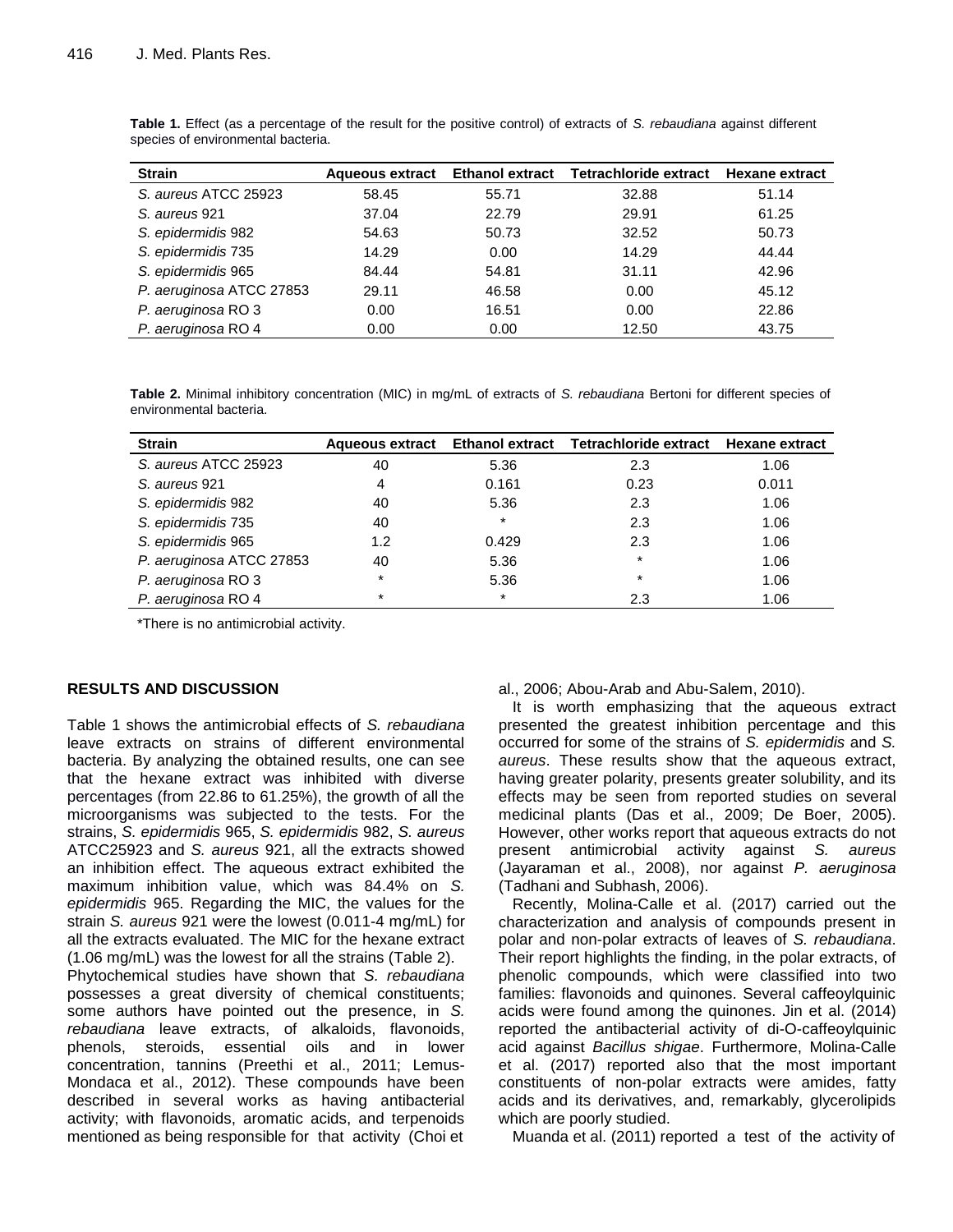aqueous, methanol-water, and essential oil extracts against several strains of *S. aureus, Bacillus subtilis, Escherichia coli, P. aeruginosa, Aspergillus niger*, and *Candida albicans*; only the aqueous and essential oil extracts do not present activity against *Aspergillus niger* and *P. aeruginosa*. Gamboa et al. (2012) used ethanol, methanol, and hexane extracts to evaluate activity against 16 bacterial strains of the genera *Streptococcus* and *Lactobacillus,* bacteria associated with caries production, and the best results in the MIC test were obtained for the hexane extract. Siddique et al. *(*2014), using a partitioning extraction method with several solvents, from non-polar to polar, starting with n-hexane, and followed by dichloromethane, acetone and ethanol, successively, tested the extracts obtained against 13 plant- and animal-pathogenic strains implicated in food spoilage.

According to their results, the polar extracts do not show antimicrobial activity, which contrasts with the activity shown by the non-polar extracts obtained using nhexane and dichloromethane. Dhouioui et al. (2016) reported the antimicrobial activity of several fatty acids, including palmitic and stearic acids (also present in *Stevia*), found in non-polar extracts of aerial parts and roots of *Aristolochia longa* and *Bryonia dioica*; these acids showed antibacterial activity against *E. coli* and *Enterococcus faecium*. Tadhani and Subhash (2006) reported the antimicrobial activity of non-polar extracts of *S. rebaudiana* leaves against *S. aureus* and *P. aeruginosa*; their findings coincide with those reported in the present work.

The search, in plants, of chemical compounds with antimicrobial activity represents a promising alternative for the development of new pharmaceutical drugs. In the case of *S. rebaudiana*, this plant is not only the source of a natural sweetener, but also, because of its strong antimicrobial activity against a wide spectrum of pathogenic microorganisms combined with its lack of adverse effects on human health, which has been shown by several studies, it may be a potential natural antibiotic.

## **Conclusions**

The hexane extract showed an inhibitory effect at the lowest concentration evaluated and it could inhibit the growth of all the microorganisms subjected to tests in this study. The MIC values for the *S. aureus* 921 strain were the lowest (0.011 to 4 mg / mL) for all the extracts evaluated, the MIC for the hexane extract (1.06 mg/mL) was the lowest for all the strains. This study shows *S. rebaudiana* as an alternative for the control of *S. epidermidis*, microorganism that has shown resistance to some conventional antibiotics.

## **CONFLICT OF INTERESTS**

The authors declare that there is no conflict of interest.

## **ACKNOWLEDGEMENTS**

The authors thank the Vicerrectoría de Investigación y Estudios de Posgrado (VIEP) of the Benemérita Universidad Autónoma de Puebla (BUAP) for financial support of this project and the Instituto Politécnico Nacional for supporting the development of the project.

### **REFERENCES**

- Abdollahzadeh E, Rezaei M, Hosseini H (2014). Antibacterial activity of plant essential oils and extracts: The role of thyme essential oil, nisin, and their combination to control *Listeria monocytogenes* inoculated in minced fish meat. Food Control 35(1):177-183.
- Abou-Arab EA, Abu-Salem FM (2010). Evaluation of bioactive compounds of *Stevia rebaudiana* leaves and callus. Afr. J. Food Sci. 4(10):627-634.
- Azelmad K, Hamadi F, Mimouni R, Amzil K, Latrache H, Mabrouki M, El Boulani A (2017). Adhesion of *Staphylococcus aureus* and *Staphylococcus xylosus* to materials commonly found in catering and domestic kitchens. Food Control 73:156-163.
- Brown C (2004). Emerging zoonoses and pathogens of public health significance-an overview. Rev. Sci. Technol. Off. Int. Epiz. 23(2):435- 442.
- Choi YM, Noh DO, Cho SY, Suh HJ, Kim KM, Kim JM (2006). Antioxidant and antimicrobial activities of propolis from several regions of Korea. LWT. Food Sci. Technol. 39(7):756-761.
- Claessens J, Roriz M, Merckx R, Baatsen P, Van Mellaert L, Van Eldere J (2015). Inefficacy of vancomycin and teicoplanin in eradicating and killing *Staphylococcus epidermidis* biofilms in vitro. Int. J. Antimicrob. Agents. 45(4):368-375.
- Clinical and Laboratory Standards Institute (CLSI) (2015). Methods for dilution antimicrobial susceptibility test for bacteria that grow aerobically; approved standard. 7th ed. M7-A7. Clinical and Laboratory Standards Institute, Wayne, PA.
- Das K, Dang R, Gupta N (2009). Comparative antimicrobial potential of different extracts of leaves of *Stevia rebaudiana* Bert. Int. J. Nat. Eng. Sci. 3(1):65-68.
- De Boer HJ, Kool A, Broberg A, Mziray WR, Hedberg I, Levenfors JJ (2005). Anti-fungal and anti-bacterial activity of some herbal remedies from Tanzania. J. Ethnopharmacol. 96(3):461-469.
- Dhouioui M, Boulila A, Jemli M, Schiets F, Casabianca H, Zina MS (2016). Fatty acids composition and antibacterial activity of *Aristolochia longa* L. and *Bryonia dioïca* Jacq. J. Oleo Sci. 65(8):655- 661.
- Gamboa F, Chaves M (2012). Antimicrobial potential of extracts from *Stevia rebaudiana* leaves against bacteria of importance in dental caries. Acta Odontol. Latinoam. 25(2):171-175*.*
- Jayaraman S, Manoharan MS, Illanchezian S (2008). *In-vitro* antimicrobial and antitumor activities of (Asteraceae) leaf extracts. Trop. J. Pharm. Res. 7(4):1143-1149*.*
- Jin HA, Qing-Yuan LV, Shi-Ying JI, Zhang TT, Shi-Xiao JI, Xian-Yi LI, Hai-Long YU (2014). Comparison of anti-bacterial activity of three types of di-O-caffeoylquinic acids in *Lonicera japonica* flowers based on microcalorimetry. Chin. J. Nat. Med. 12(2):108-113.
- Lemus-Mondaca R, Vega-Gálvez A, Zura-Bravo L, Ah-Hen K (2012). *Stevia rebaudiana* Bertoni, source of a high-potency natural sweetener: A comprehensive review on the biochemical, nutritional and functional aspects. Food Chem. 132(3):1121-1132.
- Mali AB, Joshi M, Kulkarni V (2015). Phytochemical Screening and Antimicrobial Activity of *Stevia rebaudiana* Leaves. Int. J. Curr. Microbiol. App. Sci. 4(10):678-685.
- Maliniak ML, Stecenk, AA, McCarty NA (2016). A longitudinal analysis of chronic MRSA and *Pseudomonas aeruginosa* co-infection in cystic fibrosis: A single-center study. J. Cyst. Fibros. 15(3):350-356.
- Molina-Calle M, Priego-Capote F, Castro ML (2017). Characterization of *Stevia* leaves by LC–QTOF MS/MS analysis of polar and non-polar extracts. Food Chem. 219:329-338.
- Muanda FN, Soulimani R, Diop B, Dicko A (2011). Study on chemical